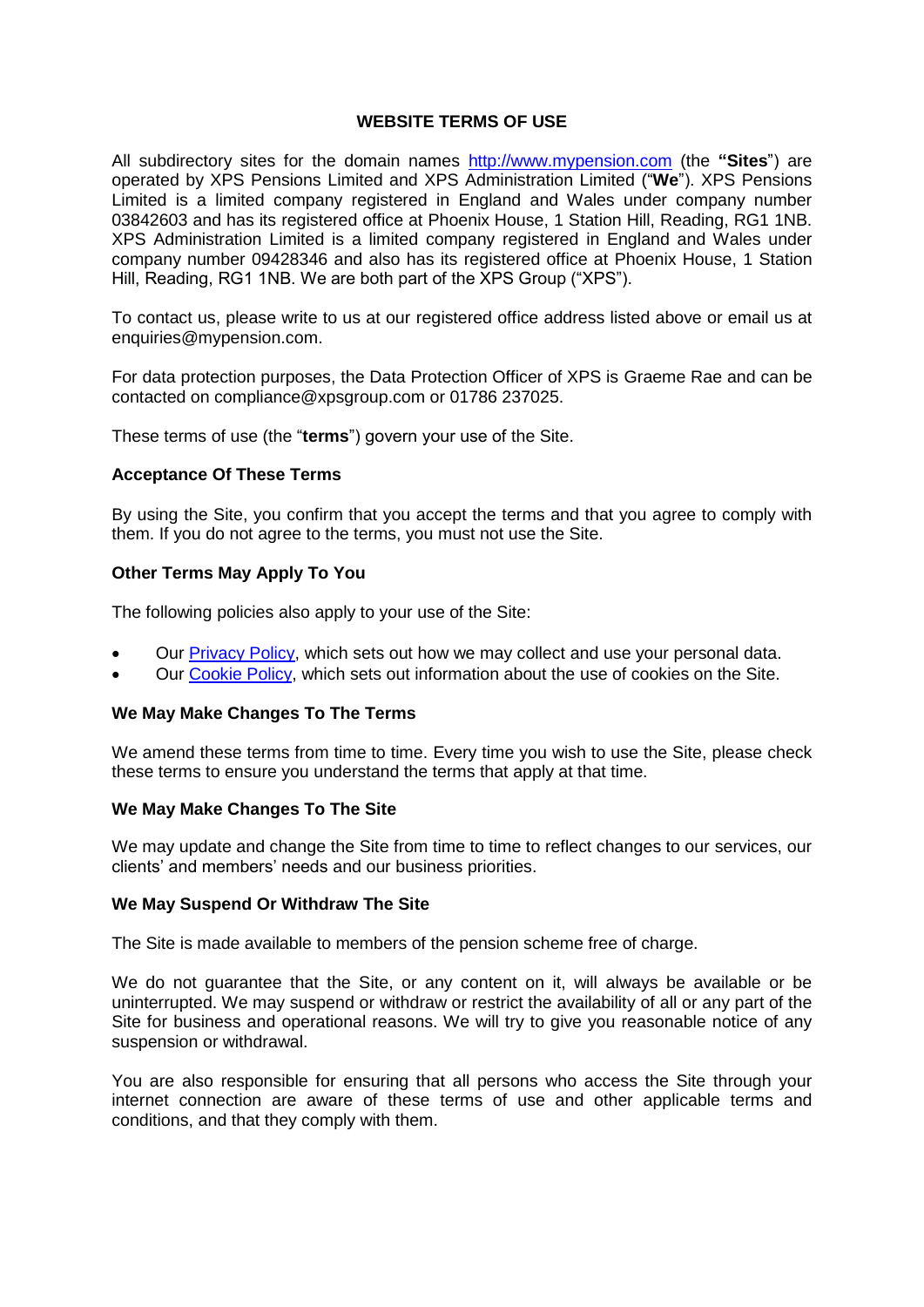# **This Site is Directed At Users In England**

The Site is directed to people residing in England. We do not represent that content available on or through the Site is appropriate for use or available in other locations.

## **You Must Keep Your Account Details Safe**

If you choose, or you are provided with, a user identification code, password or any other piece of information as part of our security procedures, you must treat such information as confidential. You must not disclose it to any third party.

We have the right to disable any user identification code or password, whether chosen by you or allocated by us, at any time, if in our reasonable opinion you have failed to comply with any of the provisions of these terms of use.

If you know or suspect that anyone other than you knows your user identification code or password, you must promptly notify us at enquiries@mypension.com.

## **How You May Use Material On The Site**

We are the owner or the licensee of all intellectual property rights in the Site, and in the material and trade marks published on it. Those works are protected by copyright and trade mark laws and treaties around the world. All such rights are reserved.

You may print off one copy, and may download extracts, of any page(s) from the Site for your personal use and you may draw the attention of others within your organisation to content posted on the Site.

You must not modify the paper or digital copies of any materials you have printed off or downloaded in any way, and you must not use any illustrations, photographs, video or audio sequences or any graphics separately from any accompanying text.

Our status (and that of any identified contributors) as the authors of the content on the Site must always be acknowledged.

You must not use any part of the content on the Site for commercial purposes without obtaining a licence to do so from us or our licensors.

If you print off, copy or download any part of the Site in breach of these terms of use, your right to use the Site will cease immediately and you must, at our option, return or destroy any copies of the materials you have made.

### **Prohibited Uses Of The Site**

You may use the Site only for lawful purposes. You may not use the Site in any way:

- that breaches any applicable local, national or international law or regulation;
- that is unlawful or fraudulent, or has any unlawful or fraudulent purpose or effect;
- for the purpose of harming or attempting to harm minors in any way;
- to send, knowingly receive, upload, download, use or re-use any material which does not comply with our content standards;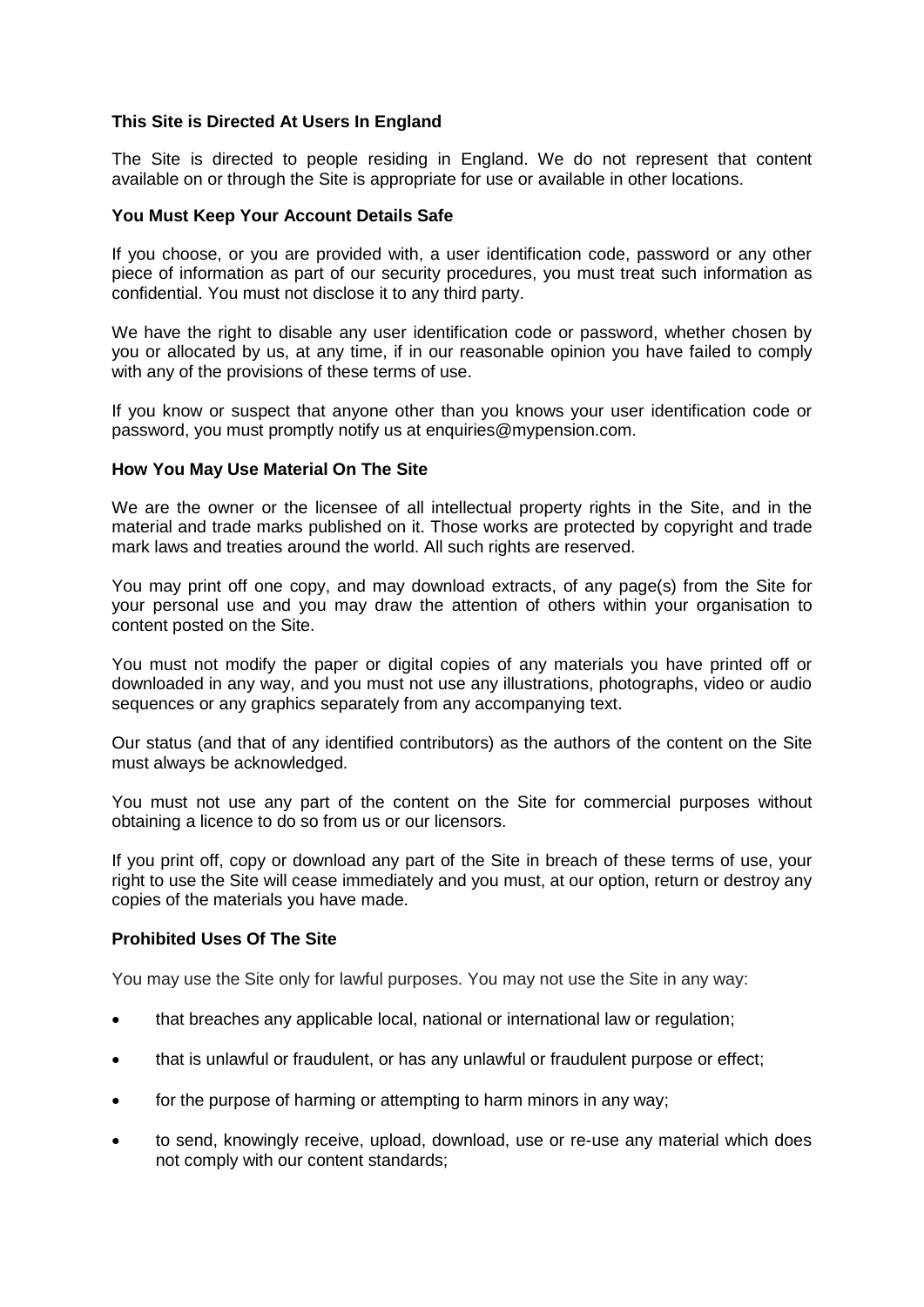- to transmit, or procure the sending of, any unsolicited or unauthorised advertising or promotional material or any other form of similar solicitation (spam); or
- to knowingly transmit any data, send or upload any material that contains viruses, Trojan horses, worms, time-bombs, keystroke loggers, spyware, adware or any other harmful programs or similar computer code designed to adversely affect the operation of any computer software or hardware.

You also agree not to access without authority, interfere with, damage or disrupt:

- any part of the Site;
- any equipment or network on which the Site is stored;
- any software used in the provision of the Site; or
- any equipment or network or software owned or used by any third party.

## **Do Not Rely On Information On This Site**

The content on the Site is provided for general information only. It is not intended to amount to advice on which you should rely. You must obtain professional or specialist advice before taking, or refraining from, any action on the basis of the content on the Site.

Although we make reasonable efforts to update the information on the Site, we make no representations, warranties or guarantees, whether express or implied, that the content on the Site is accurate, complete or up to date.

### **We Are Not Responsible For Websites We Link To**

Where the Site contains links to other sites and resources provided by third parties, these links are provided for your information only. Such links should not be interpreted as approval by us of those linked websites or information you may obtain from them.

We have no control over the content of those sites or resources.

# **Our Responsibility For Loss Or Damage Suffered By You**

### Whether you are a consumer or a business user:

- We do not exclude or limit in any way our liability to you where it would be unlawful to do so. This includes liability for death or personal injury caused by our negligence or the negligence of our employees, agents or subcontractors and for fraud or fraudulent misrepresentation.
- Different limitations and exclusions of liability will apply to liability arising as a result of the supply of any services to you, which will be set out in our agreement with you.

### If you are a business user:

- We exclude all implied conditions, warranties, representations or other terms that may apply to the Site or any content on it.
- We will not be liable to you for any loss or damage, whether in contract, tort (including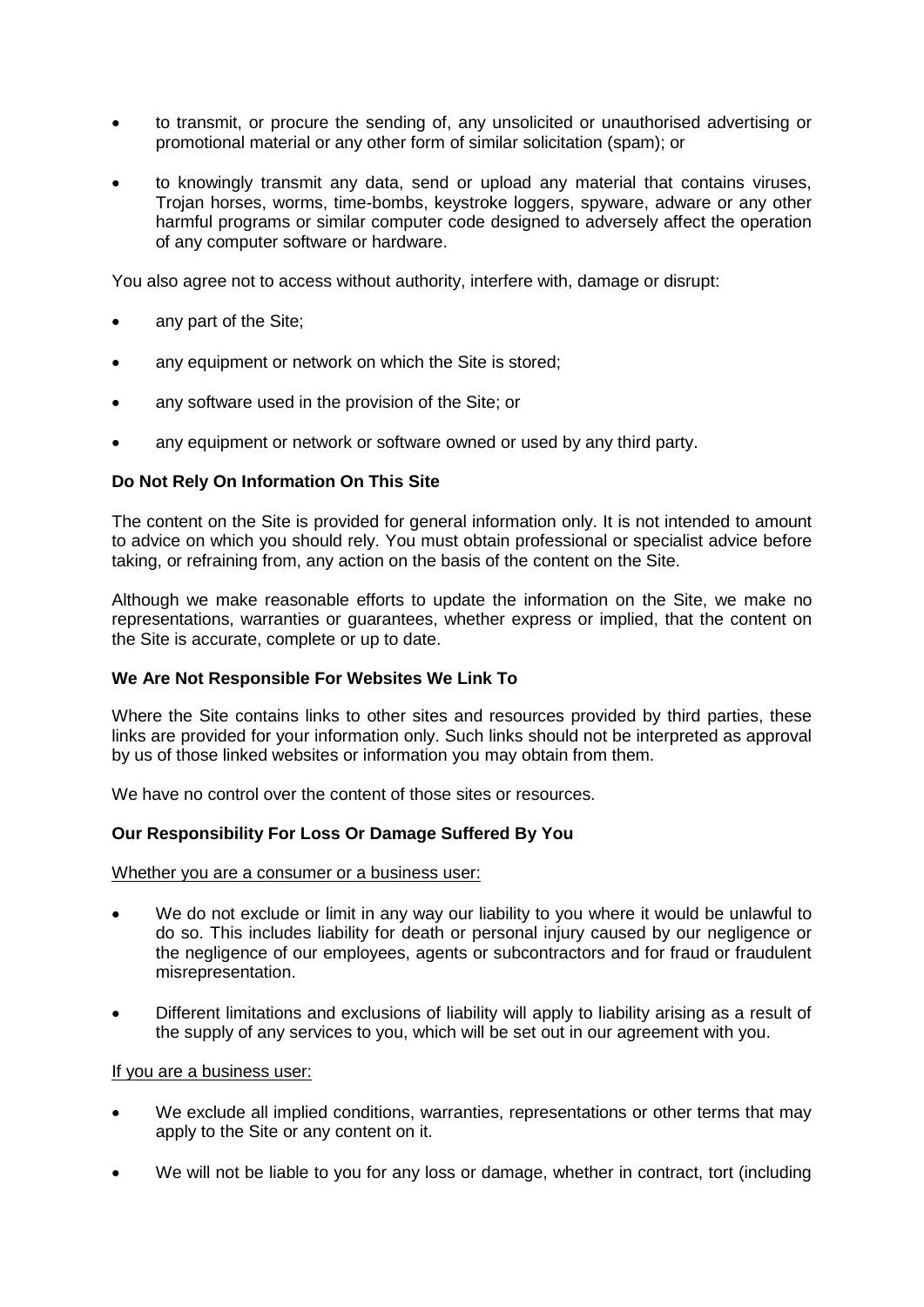negligence), breach of statutory duty, or otherwise, even if foreseeable, arising under or in connection with:

- $\geq$  use of, or inability to use, the Site; or  $\geq$  use of or reliance on any content disc
- use of or reliance on any content displayed on the Site.
- In particular, we will not be liable for:
	- $\triangleright$  loss of profits, sales, business, or revenue;
	- $\triangleright$  business interruption;
	- $\triangleright$  loss of anticipated savings;
	- $\triangleright$  loss of business opportunity, goodwill or reputation; or
	- $\triangleright$  any indirect or consequential loss or damage.

#### If you are a consumer user:

 Please note that we only provide the Site for domestic and private use. You agree not to use the Site for any commercial or business purposes, and we have no liability to you for any loss of profit, loss of business, business interruption, or loss of business opportunity.

## **How We May Use Your Personal Information**

We will only use your personal information as set out in our **Privacy Policy**.

## **We Are Not Responsible For Viruses And You Must Not Introduce Them**

We do not guarantee that the Site will be secure or free from bugs or viruses.

You are responsible for configuring your information technology, computer programmes and platform to access the Site. You should use your own virus protection software.

You must not misuse the Site by knowingly introducing viruses, trojans, worms, logic bombs or other material that is malicious or technologically harmful. You must not attempt to gain unauthorised access to the Site, the server on which the Site is stored or any server, computer or database connected to the Site. You must not attack the Site via a denial-ofservice attack or a distributed denial-of service attack. By breaching this provision, you would commit a criminal offence under the Computer Misuse Act 1990. We will report any such breach to the relevant law enforcement authorities and we will co-operate with those authorities by disclosing your identity to them. In the event of such a breach, your right to use the Site will cease immediately.

### **Rules About Linking To Our Site**

You may link to our home page, provided you do so in a way that is fair and legal and does not damage our reputation or take advantage of it.

You must not establish a link in such a way as to suggest any form of association, approval or endorsement on our part where none exists.

You must not establish a link to the Site in any website that is not owned by you.

The Site must not be framed on any other site, nor may you create a link to any part of the Site other than the home page.

We reserve the right to withdraw linking permission without notice.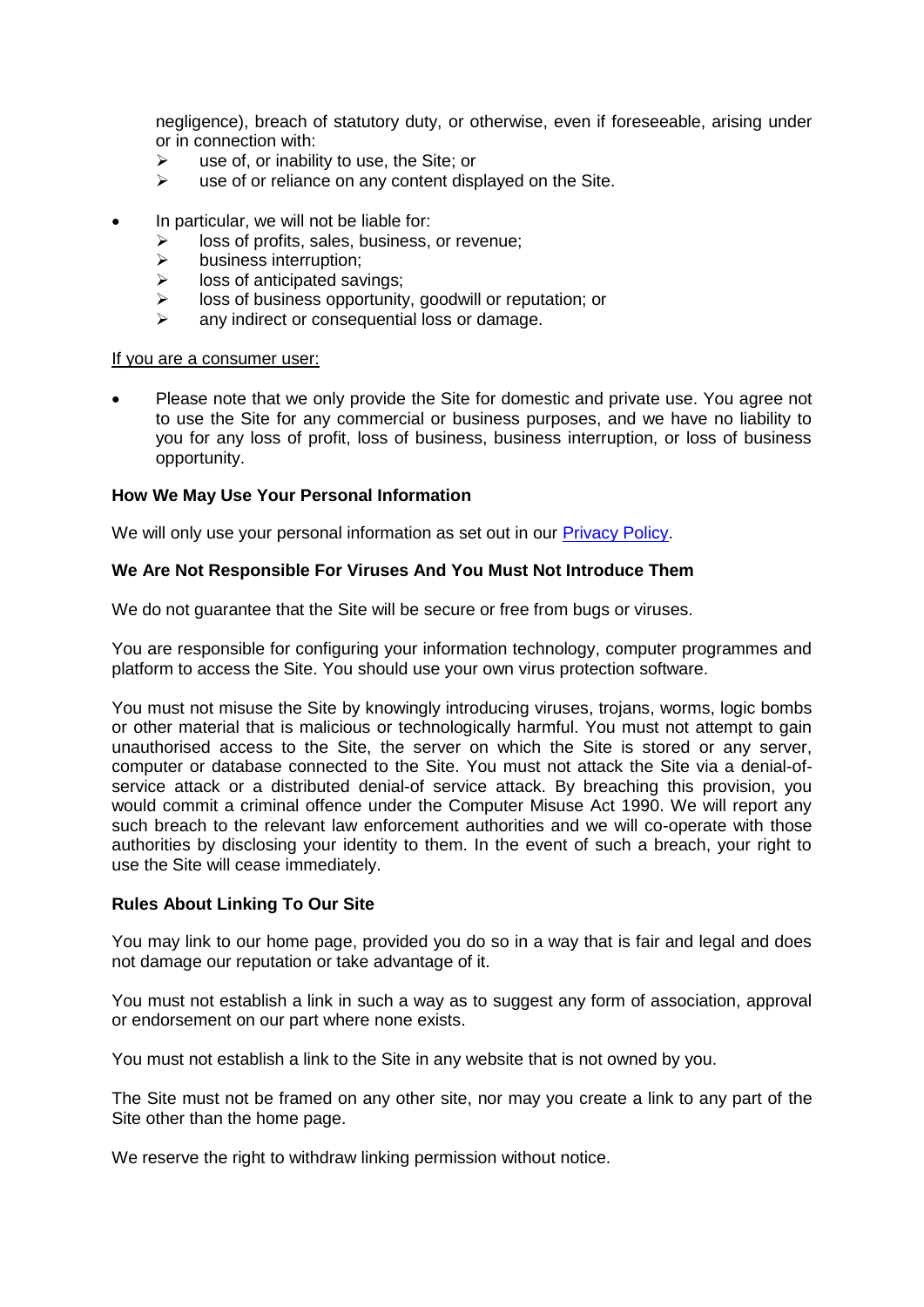The website in which you are linking must not be or contain any content which:

- is obscene, offensive, hateful, threatening, abusive, inflammatory, defamatory, likely to deceive;
- promotes sexually explicit material, violence, discrimination (whether based on race, sex, religion, nationality, disability, sexual orientation or age or otherwise) or any illegal activity;
- infringes any copyright, database right or trade mark of any other person;
- advocates, promotes, incites any party to commit, or assists any unlawful or criminal act such as (by way of example only) copyright infringement or computer misuse;
- breaches any legal duty owed to a third party, such as a contractual duty or a duty of confidence;
- is in contempt of court:
- invades another's privacy, or causes annoyance, inconvenience or needless anxiety;
- is likely to harass, upset, embarrass, alarm or annoy any other person;
- impersonates any person, or misrepresents your identity or affiliation with any person;
- gives the impression that the website or content emanates from XPS Pensions Consulting Limited, if this is not the case;
- contains a statements which you know or believe, or have reasonable grounds for believing, that members of the public to whom the statement is, or is to be, published are likely to understand as a direct or indirect encouragement or other inducement to the commission, preparation or instigation of acts of terrorism; or
- contains any advertising or promote any services or web links to other sites.

If you wish to link to or make any use of content on the Site other than that set out above, please contact us at enquiries@mypension.com.

## **Breaches Of These Terms**

When we consider that a breach of these terms has occurred, we may take such action as we deem appropriate including all or any of the following actions:

- immediate, temporary or permanent withdrawal of your right to use the Site;
- issue of a warning to you;
- legal proceedings against you for reimbursement of all costs on an indemnity basis (including, but not limited to, reasonable administrative and legal costs) resulting from the breach;
- further legal action against you; and/or
- disclosure of such information to law enforcement authorities as we reasonably feel is